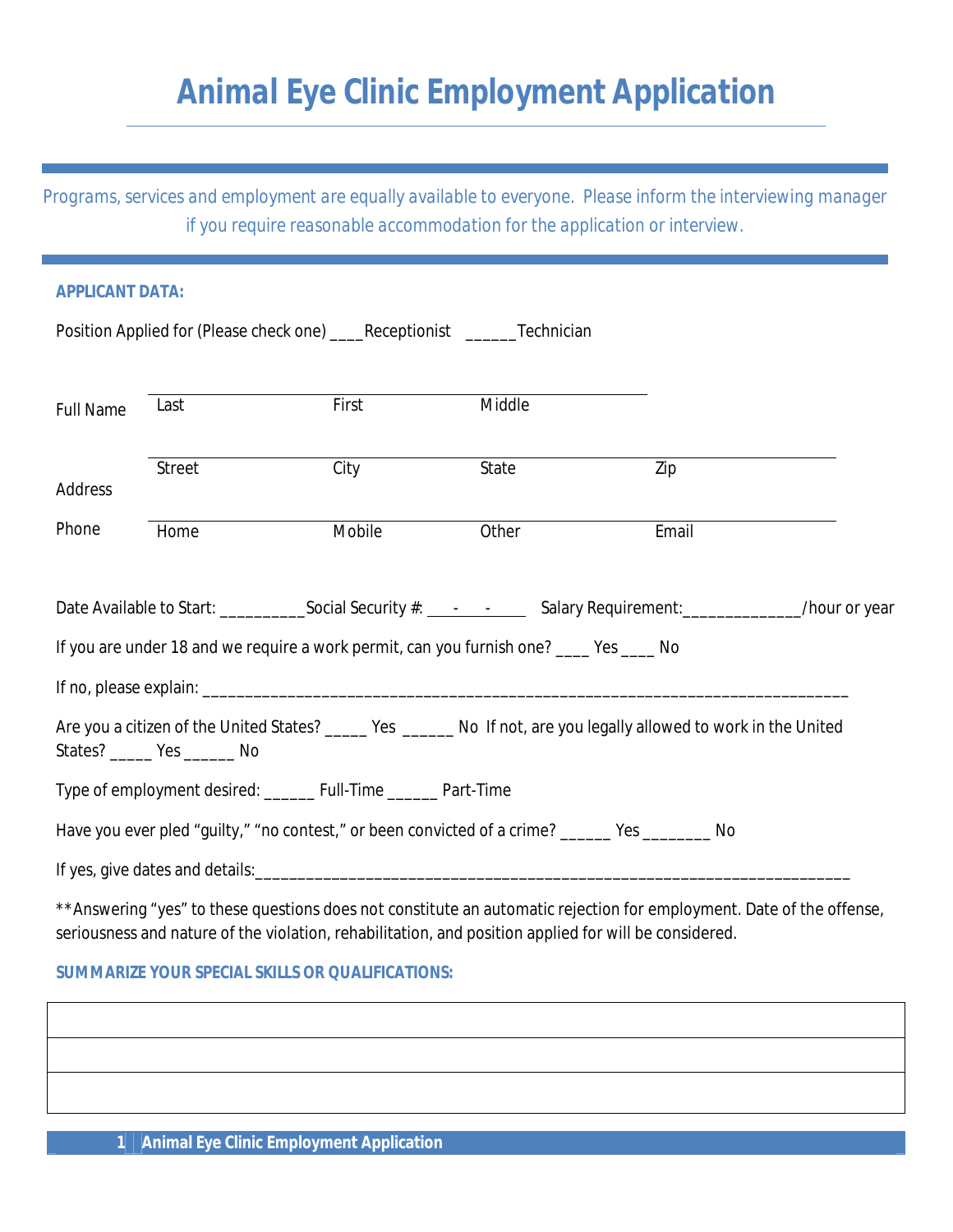| Previous Employment (begin with most recent) |             |                        |                               |  |  |
|----------------------------------------------|-------------|------------------------|-------------------------------|--|--|
| Dates of employment: From:                   | To:         | Position(s) held:      |                               |  |  |
| <b>Company Name:</b>                         |             | Address:               |                               |  |  |
| Phone:                                       | Supervisor: |                        | May we contact this employer? |  |  |
| Responsibilites:                             |             |                        | Starting salary & Title:      |  |  |
|                                              |             | Ending salary & Title: |                               |  |  |
| Reason for leaving                           |             |                        |                               |  |  |

| Previous Employment (begin with most recent) |             |                        |                               |  |  |
|----------------------------------------------|-------------|------------------------|-------------------------------|--|--|
| Dates of employment: From:                   | To:         | Position(s) held:      |                               |  |  |
| <b>Company Name:</b>                         |             | Address:               |                               |  |  |
| Phone:                                       | Supervisor: |                        | May we contact this employer? |  |  |
| Responsibilites:                             |             |                        | Starting salary & Title:      |  |  |
|                                              |             | Ending salary & Title: |                               |  |  |
| Reason for leaving                           |             |                        |                               |  |  |

| Previous Employment (begin with most recent) |                        |                   |                               |  |  |
|----------------------------------------------|------------------------|-------------------|-------------------------------|--|--|
| Dates of employment: From:                   | To:                    | Position(s) held: |                               |  |  |
| <b>Company Name:</b>                         |                        | Address:          |                               |  |  |
| Phone:                                       | Supervisor:            |                   | May we contact this employer? |  |  |
| Responsibilites:                             |                        |                   | Starting salary & Title:      |  |  |
|                                              | Ending salary & Title: |                   |                               |  |  |
| Reason for leaving                           |                        |                   |                               |  |  |